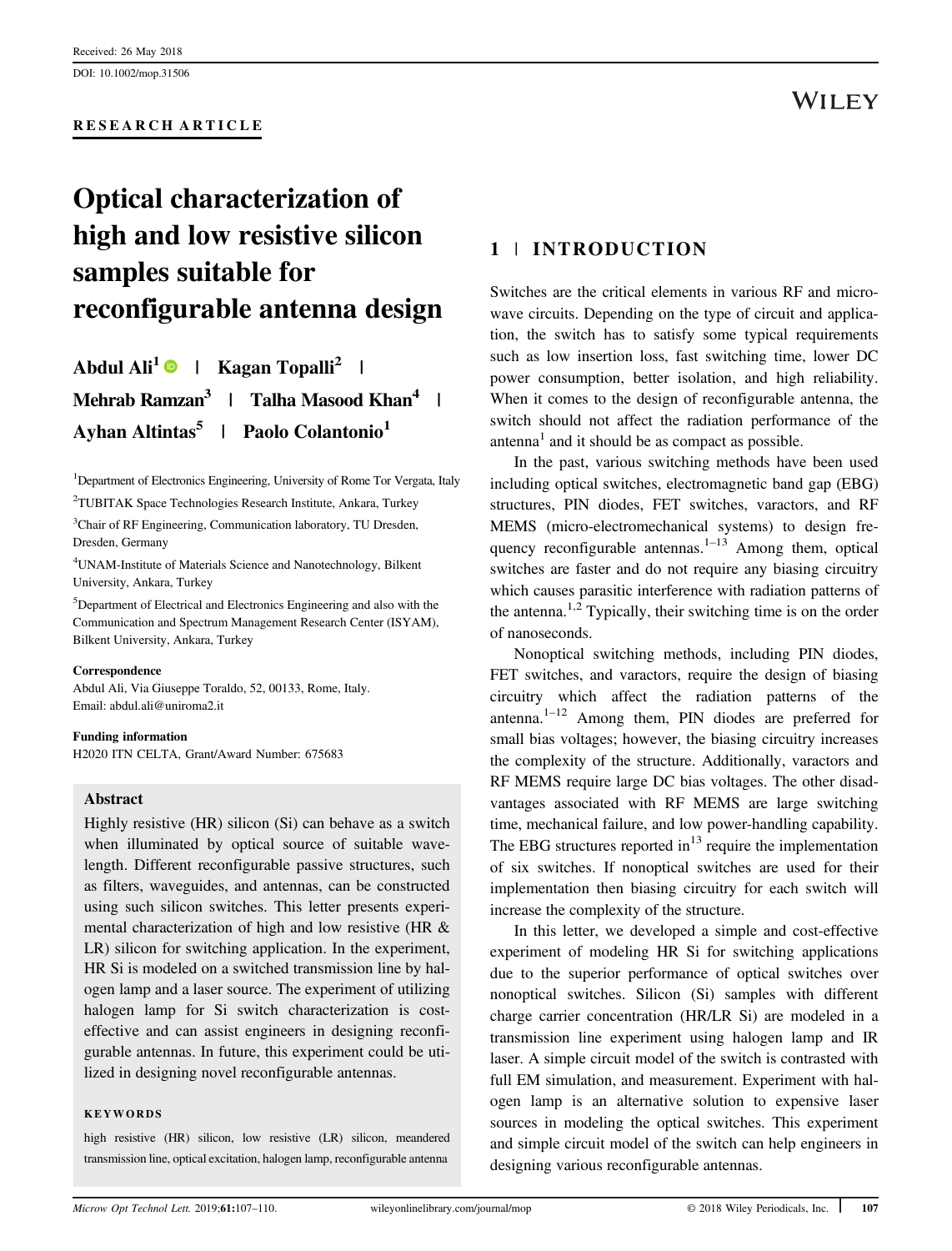## 2 | CHARACTERIZATION OF HR/LR SILICON

Semiconducting material, such as silicon (Si), is well known for its wide range of interesting properties. Particularly, the optical properties of Si can make it an ideal candidate for switching applications. The conductivity of Si depends on the number of free electrons in the conduction band and holes in the valence band. Thermal energy associated with lattice vibration can create charge carriers (electrons or holes) in  $Si^{14}$  Depending on the band gap energy of Si, additional charge carriers can be created when an optical source of suitable wavelength illuminates the Si sample. Thus, the overall conductivity of Si sample increases when it is illuminated by an optical source.

Highly resistive (HR) silicon behaves as open (OFF) under no optical illumination. An optical source of suitable wavelength, and power can alter the conductivity of HR Si such that it behaves as a short  $(ON)$ .<sup>14</sup> The conductivity of the Si then depends on the amount of input power from the optical source exciting the sample. Hence, the optical illumination modifies the resistance of the Si sample. On the other hand, LR Si (highly doped) behaves as short (ON) under no optical illumination. At room temperature, large number of charge carriers are created in LR silicon by the thermal energy and electrical conductivity is obtained at this temperature.<sup>14</sup> Therefore, LR Si is not useful for switching application, whereas the ON state conductivity of HR Si under optical illumination can be compared with LR Si.

In order to observe resistance variation of HR silicon, we choose a very low doped n-type silicon with the resistivity,  $\rho$ , of 10kΩ.cm and a thickness of 0.5 mm. A recessed 50  $\Omega$ transmission line is fabricated and a silicon piece is carefully bonded in the middle section of the transmission line using silver epoxy as shown in Figure 1. The reflection and transmission coefficients of the 50  $\Omega$  transmission line are measured using a network analyzer prior to any illumination. Following this, the silicon on the transmission line was illuminated by white light halogen lamp (HL) with diameter, and power density of 50 mm and 100 mW/cm<sup>2</sup>, respectively, and it was powered directly with 220 V AC. The distance between halogen lamp and Si sample was kept in the range of 10-30 mm. Under HL illumination, we observed some



**HR Silicon Switch** 

**FIGURE 1** 50  $\Omega$  transmission line for extracting the impedance of HR Si under halogen lamp illumination [Color figure can be viewed at [wileyonlinelibrary.com\]](http://wileyonlinelibrary.com)

variations in the reflection and transmission coefficient of the of the 50  $\Omega$  transmission line. If the HL is removed, then, reflection and transmission coefficient of the line move to the original position as was measured prior to any illumination. This initial experiment with HR Si using HL helped in extracting its resistance and capacitance in the OFF and ON state. Table 1 shows the resistance and capacitance of HR Si in the two states (ON and OFF). As can be noted, the change in the resistance is quite significant with optical pumping. This remarkable change in resistance of HR Si under HL excitation is enough to bring variations in the surface current redistribution of the antenna. Depending on the geometry of the antenna, the variation in surface current can cause different resonance frequencies. Therefore, the HR Si along with HL can be used to design reconfigurable antennas.

Despite noticeable variation in the resistance under HL illumination, there are two following points that need to be addressed.

- 1. The ON state resistance of the HR Si in a 50  $\Omega$  transmission line experiment is not matched to 50  $\Omega$ .
- 2. The intensity of the HL is not precisely controlled.

To address the above points, a meandered transmission line is created in CST Microwave Studio to transform the extracted ON state resistance of HR silicon to 50  $\Omega$  under optical illumination at 2 GHz. The meandered transmission line is fabricated using RO4003 substrate with a thickness of 0.762 mm and HR silicon was bonded using silver epoxy. A simple circuit model of the meandered transmission line including HR silicon parameters from Table 1 was also simulated in AWR Microwave Office. The geometrical parameters of the meandered transmission line, fabricated prototype, and circuit model are shown in Figure 2.

The HL experiment is repeated with meandered transmission line containing HR Si to address the improvement in matching. The experimental results obtained are depicted in Figures 3 and 4 for the OFF (without illumination) and ON (with illumination) state, respectively. As can be seen from the plots that the measured results are generally in good agreement with the simulations and circuit model.

In the OFF state, the silicon exhibits a very high impedance ( $R_x = 15.8$  kΩ) and it is not matched to 50 Ω. Therefore, in the OFF state, almost no power is transferred from port 1 to port 2. In the ON state, the reflection coefficient is close to  $-10$  dB and the matching to 50  $\Omega$  port is reasonable. However, the transmission coefficient is slightly changed. The reason for this slight shift is the power from the HL

TABLE 1 Circuit model parameters of HR silicon extracted from halogen lamp experiment

| <b>State</b> | $R_{\rm v}$            | $\mathbf{c}_{\mathbf{x}}$ |
|--------------|------------------------|---------------------------|
| <b>OFF</b>   | $15.8 \text{ k}\Omega$ | 47 fF                     |
| <b>ON</b>    | 512 $\Omega$           | $67$ fF                   |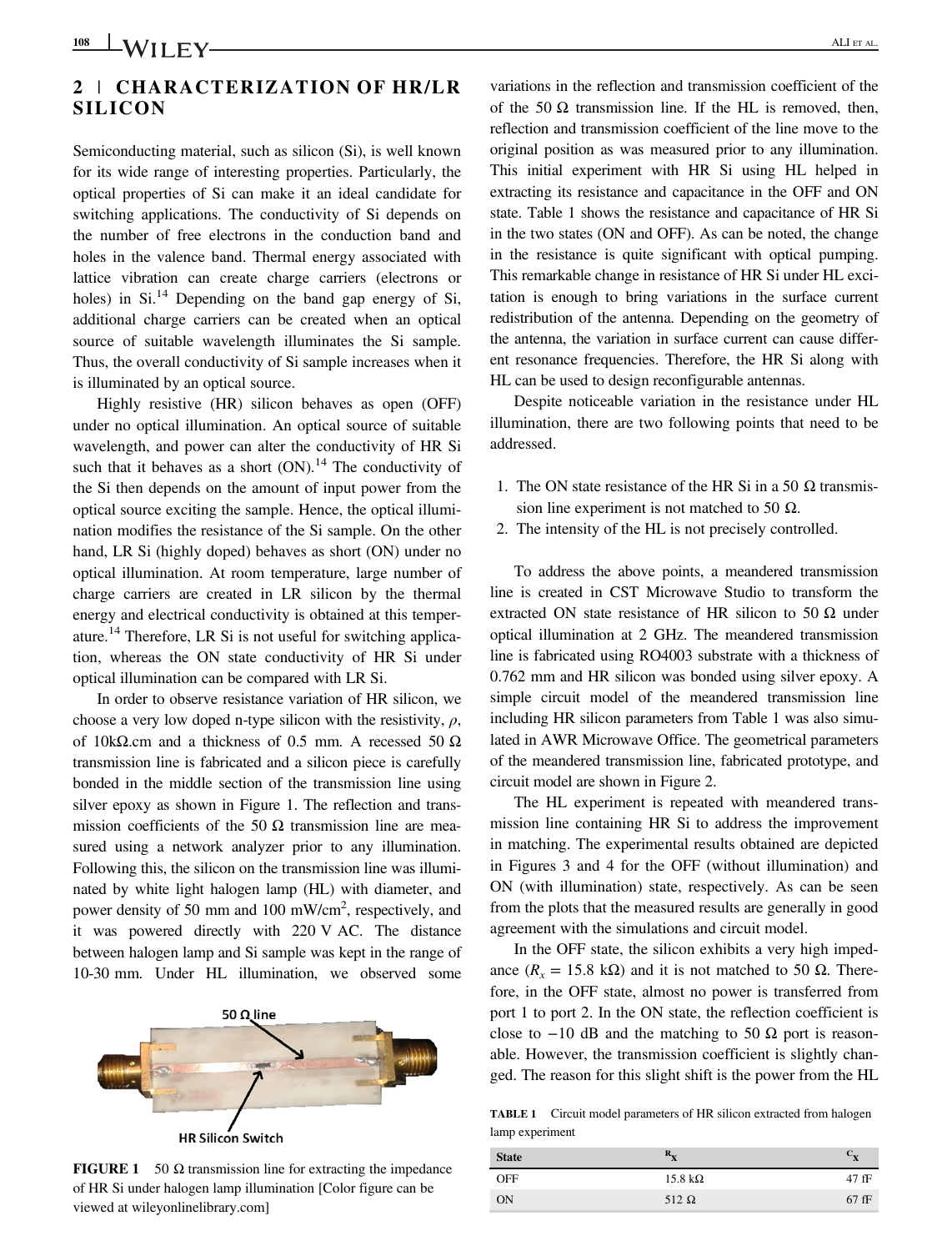

FIGURE 2 Meandered transmission line to transform the impedance of HR/LR Si 50 Ω. geometry of meandered transmission line used in simulation (A), fabricated prototype (B) and equivalent circuit model (C) [Color figure can be viewed at [wileyonlinelibrary.com\]](http://wileyonlinelibrary.com)

is not concentrated toward a particular direction. A more concentrated power on the silicon switch is required. To control the intensity of optical source, the experiment with meandered transmission line is repeated with a laser source (IR laser,  $\lambda = 1035$  nm). The spot size of the laser beam was on the order of 1 mm in diameter. The laser source was placed at 500 mm away from the circuit. The power from laser source is varied and the corresponding reflection



FIGURE 3 Scattering parameters of meandered transmission line in the OFF state. The line type show S-parameters obtained from circuit model, EM simulation, and measurement [Color figure can be viewed at [wileyonlinelibrary.com](http://wileyonlinelibrary.com)]



FIGURE 4 Scattering parameters of meandered transmission line in the ON state. The line type show S-parameters obtained from circuit model, EM simulation, and measurement [Color figure can be viewed at [wileyonlinelibrary.com](http://wileyonlinelibrary.com)]

coefficient is measured. In addition, LR Si (highly doped) with resistivity,  $\rho$ , of 1-10 Ω.cm is bonded to meandered transmission line using silver epoxy.

The S-parameters of the LR (at room temperature) and HR Si under HL and laser excitation are reported in Figure 5. A low power level of 7.5 mW from IR laser source makes the HR Si sufficiently conductive which is equivalent to the conductivity achieved with HL excitation. At 50 mW of power, the HR Si becomes highly conductive and it results in improvement of Sn and S21. Evidently, it can be noted that HR Si with power  $\geq$  50 mW illumination resulted in almost similar conductivity attained with LR Si. Therefore, a power  $\geq 50$  mW from IR laser is enough to make HR Si conductive.

## 3 | CONCLUSIONS

This letter presented experimental characterization of HR and LR Si for switching application using different optical



FIGURE 5 Comparison of measured scattering parameters of meandered transmission line containing LR and HR Si. The HR Si is illuminated by a halogen lamp (HL) and IR laser with different power level [Color figure can be viewed at [wileyonlinelibrary.com](http://wileyonlinelibrary.com)]